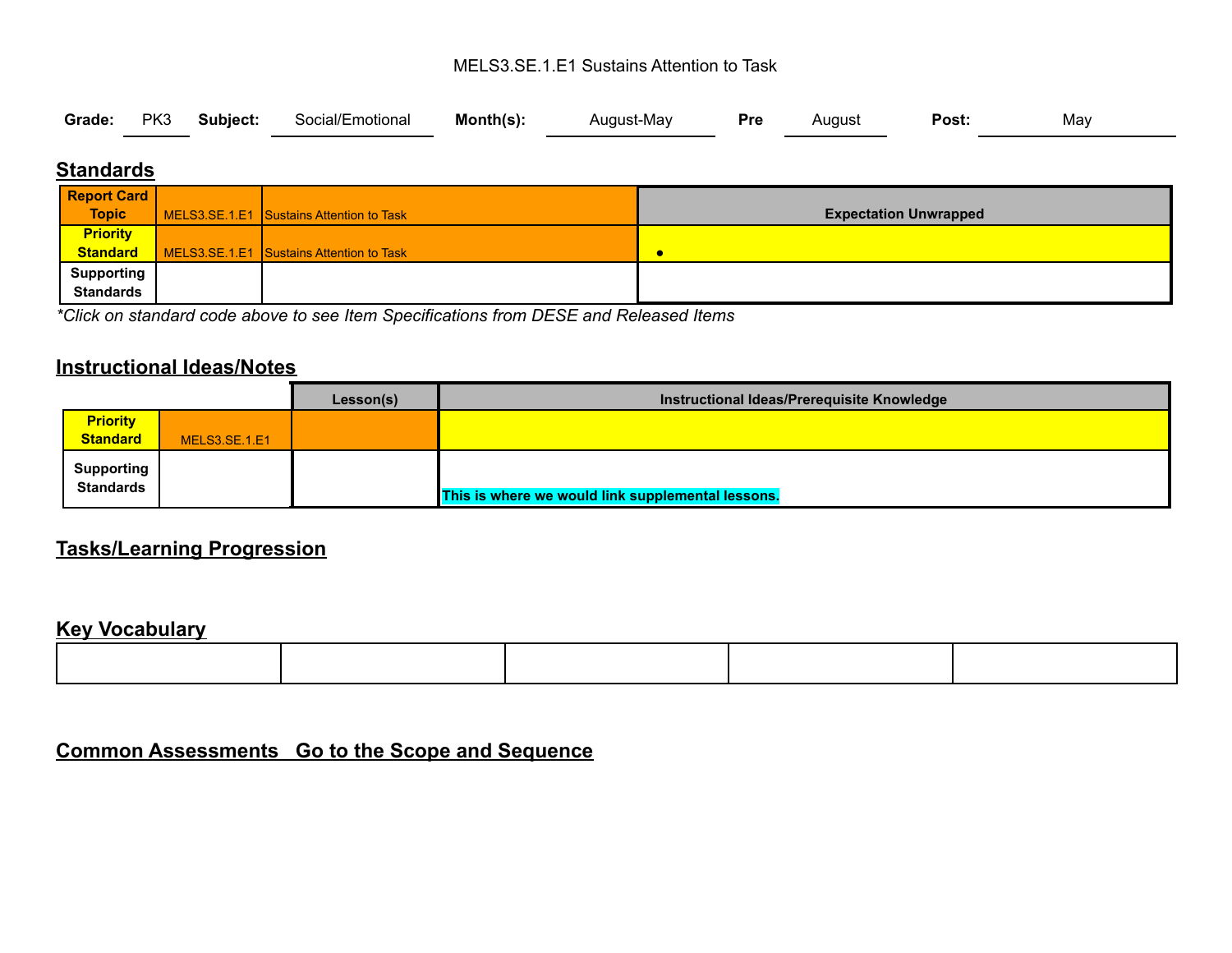# **Proficiency Scale**

A score of 3.0 correlates with grade-level proficiency on the priority standard.

| <b>Score</b>        | <b>Learning Goal</b>                                                                                                                                                                                                                                                          | <b>Sample Tasks</b> |
|---------------------|-------------------------------------------------------------------------------------------------------------------------------------------------------------------------------------------------------------------------------------------------------------------------------|---------------------|
| <b>Score</b><br>4.0 | In addition to Score 3.0, in-depth inferences or applications that go beyond what was<br>taught. For example, the student may:<br>Student sustains attention to task for 4 minutes or more in an activity not of their<br>choosing such as circle time or academic seat time. |                     |
|                     | 3.5 In addition to 3.0 performance, in-depth inferences and applications with partial success.                                                                                                                                                                                |                     |
| <b>Score</b><br>3.0 | The student exhibits no major errors or gaps in the learning goal (complex ideas and<br>processes).<br>The student will:<br>Student sustains attention to task for three minutes or more in an activity not of<br>their choosing such as circle time or academic seat time.   |                     |
|                     | 2.5 No major errors or gaps in 2.0 content and partial knowledge of 3.0 content.                                                                                                                                                                                              |                     |
| <b>Score</b><br>2.0 | The student exhibits no major errors or gaps in the simpler details and processes.<br>The student will:<br>Student sustains attention to task for two minutes or more in an activity not of<br>their choosing such as circle time or an academic seat time.                   |                     |
|                     | 1.5 Partial understanding of the 2.0 content with major errors or gaps in 3.0 content.                                                                                                                                                                                        |                     |
| <b>Score</b><br>1.0 | With help, a partial understanding of the 2.0 content and some of the 3.0 content.<br>Student sustains attention to task for one minute or less in an activity not of their<br>choosing such as circle time or an academic seat time.                                         |                     |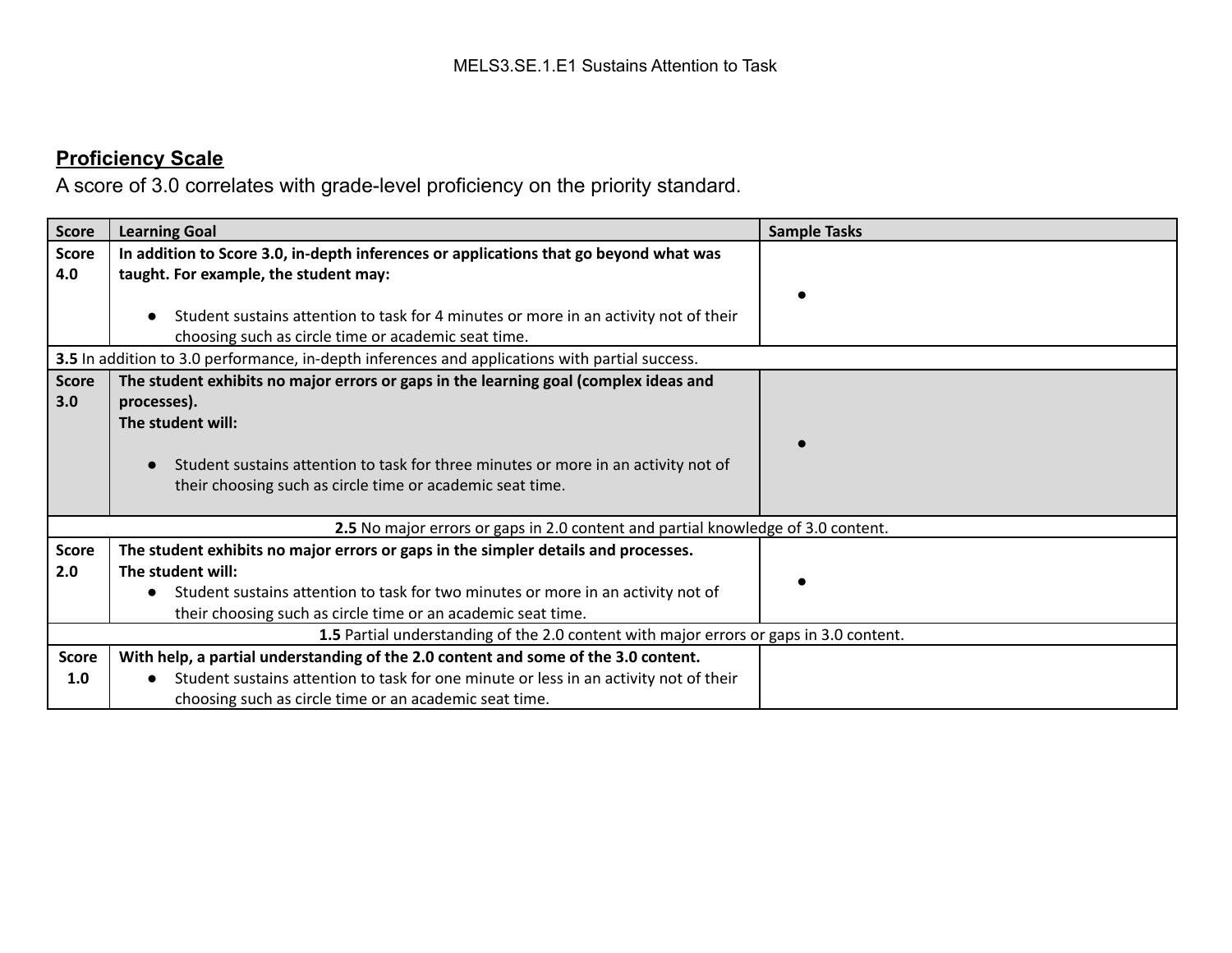#### MELS3.SE1.A3 Knows Personal Information

|  |  |  | Grade: PK3 Subject: Social/Emotional Month(s): |  | November-May <b>Pre</b> November |  |  | Post: | Mav |  |
|--|--|--|------------------------------------------------|--|----------------------------------|--|--|-------|-----|--|
|--|--|--|------------------------------------------------|--|----------------------------------|--|--|-------|-----|--|

## **Standards**

| <b>Report Card</b>          |                                         |                              |
|-----------------------------|-----------------------------------------|------------------------------|
| <b>Topic</b>                | MELS3.SE1.A3 Knows Personal Information | <b>Expectation Unwrapped</b> |
| <b>Priority</b><br>Standard | MELS3.SE1.A3 Knows Personal Information |                              |
|                             |                                         |                              |
| <b>Supporting</b>           |                                         |                              |
| <b>Standards</b>            |                                         |                              |

*\*Click on standard code above to see Item Specifications from DESE and Released Items*

## **Instructional Ideas/Notes**

|                                       |              | Lesson(s)                            | Instructional Ideas/Prerequisite Knowledge        |
|---------------------------------------|--------------|--------------------------------------|---------------------------------------------------|
| <b>Priority</b><br><b>Standard</b>    | MELS3.SE1.A3 | <b>Knows Personal</b><br>Information |                                                   |
| <b>Supporting</b><br><b>Standards</b> |              |                                      | This is where we would link supplemental lessons. |

# **Tasks/Learning Progression**

#### **Key Vocabulary**

| $-1$<br>First<br><b>Name</b> | Name<br>net.<br>aəı | Age | $1 - r - r$<br>∙arent |  |
|------------------------------|---------------------|-----|-----------------------|--|
|                              |                     |     |                       |  |

# **Common Assessments Go to the Scope and Sequence**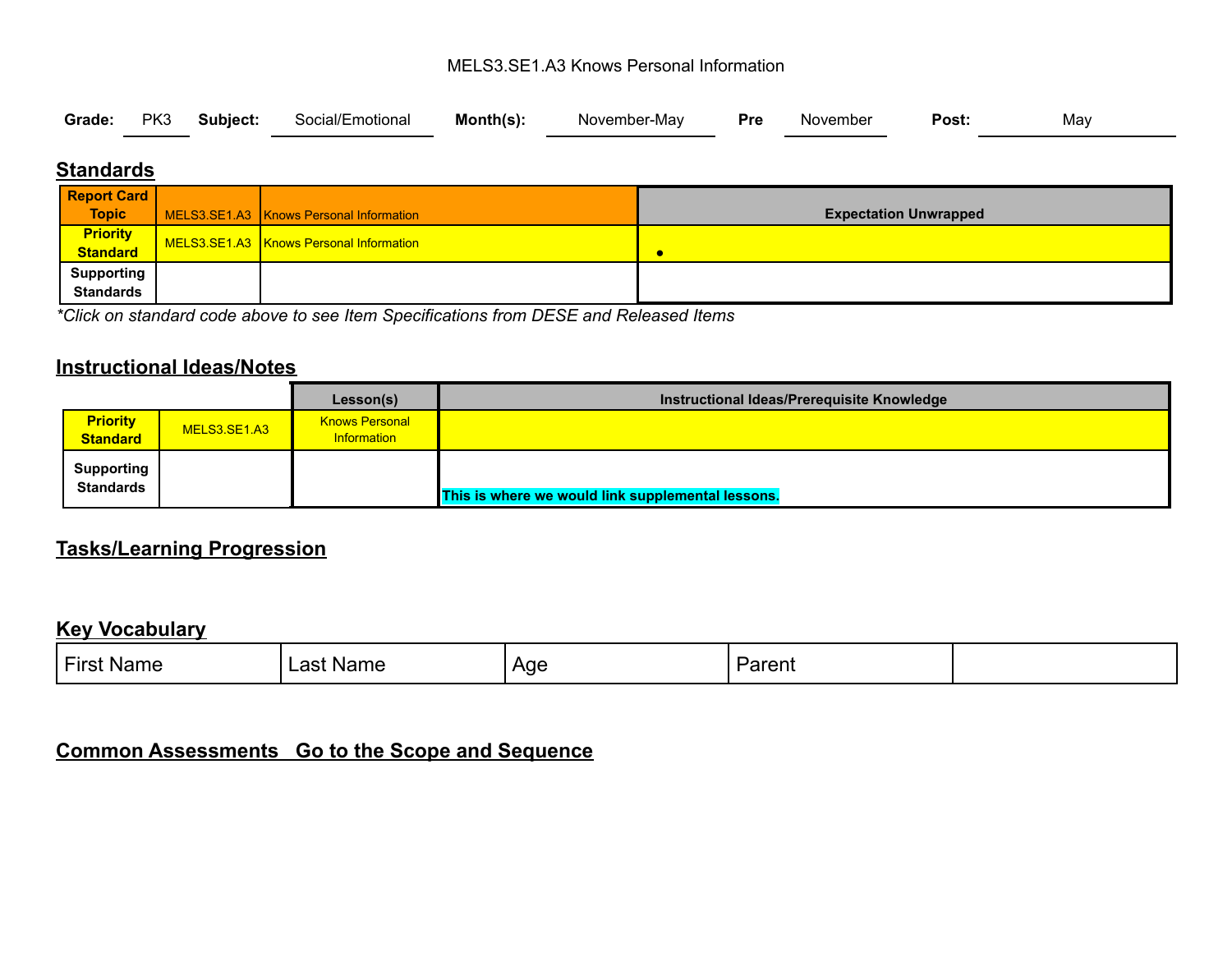# **Proficiency Scale**

A score of 3.0 correlates with grade-level proficiency on the priority standard.

| <b>Score</b>        | <b>Learning Goal</b>                                                                                                                                                                                                              | <b>Sample Tasks</b>                                                                                                            |
|---------------------|-----------------------------------------------------------------------------------------------------------------------------------------------------------------------------------------------------------------------------------|--------------------------------------------------------------------------------------------------------------------------------|
| <b>Score</b><br>4.0 | In addition to Score 3.0, in-depth inferences or applications that go beyond what was<br>taught. For example, the student may:<br>Student can tell their first name, last name, age, and one parent name.                         | Ask the student what is your first name, what is<br>your last name, what is your<br>mom/dad/caregiver's name, how old are you? |
|                     | 3.5 In addition to 3.0 performance, in-depth inferences and applications with partial success.                                                                                                                                    |                                                                                                                                |
| <b>Score</b><br>3.0 | The student exhibits no major errors or gaps in the learning goal (complex ideas and<br>processes).<br>The student will:<br>Student can tell three out of the following four: first name, last name, age, and<br>one parent name. | Ask the student what is your first name, what is<br>your last name, what is your<br>mom/dad/caregiver's name, how old are you? |
|                     | 2.5 No major errors or gaps in 2.0 content and partial knowledge of 3.0 content.                                                                                                                                                  |                                                                                                                                |
| <b>Score</b><br>2.0 | The student exhibits no major errors or gaps in the simpler details and processes.<br>The student will:<br>Student can tell two of the following four: their first name, last name, age, and one<br>parent name.                  | Ask the student what is your first name, what is<br>your last name, what is your<br>mom/dad/caregiver's name, how old are you? |
|                     | 1.5 Partial understanding of the 2.0 content with major errors or gaps in 3.0 content.                                                                                                                                            |                                                                                                                                |
| <b>Score</b><br>1.0 | With help, a partial understanding of the 2.0 content and some of the 3.0 content.<br>Student can tell their one or fewer of the following four: their first name, last<br>name, age, and one parent name.                        | Ask the student what is your first name, what is<br>your last name, what is your<br>mom/dad/caregiver's name, how old are you? |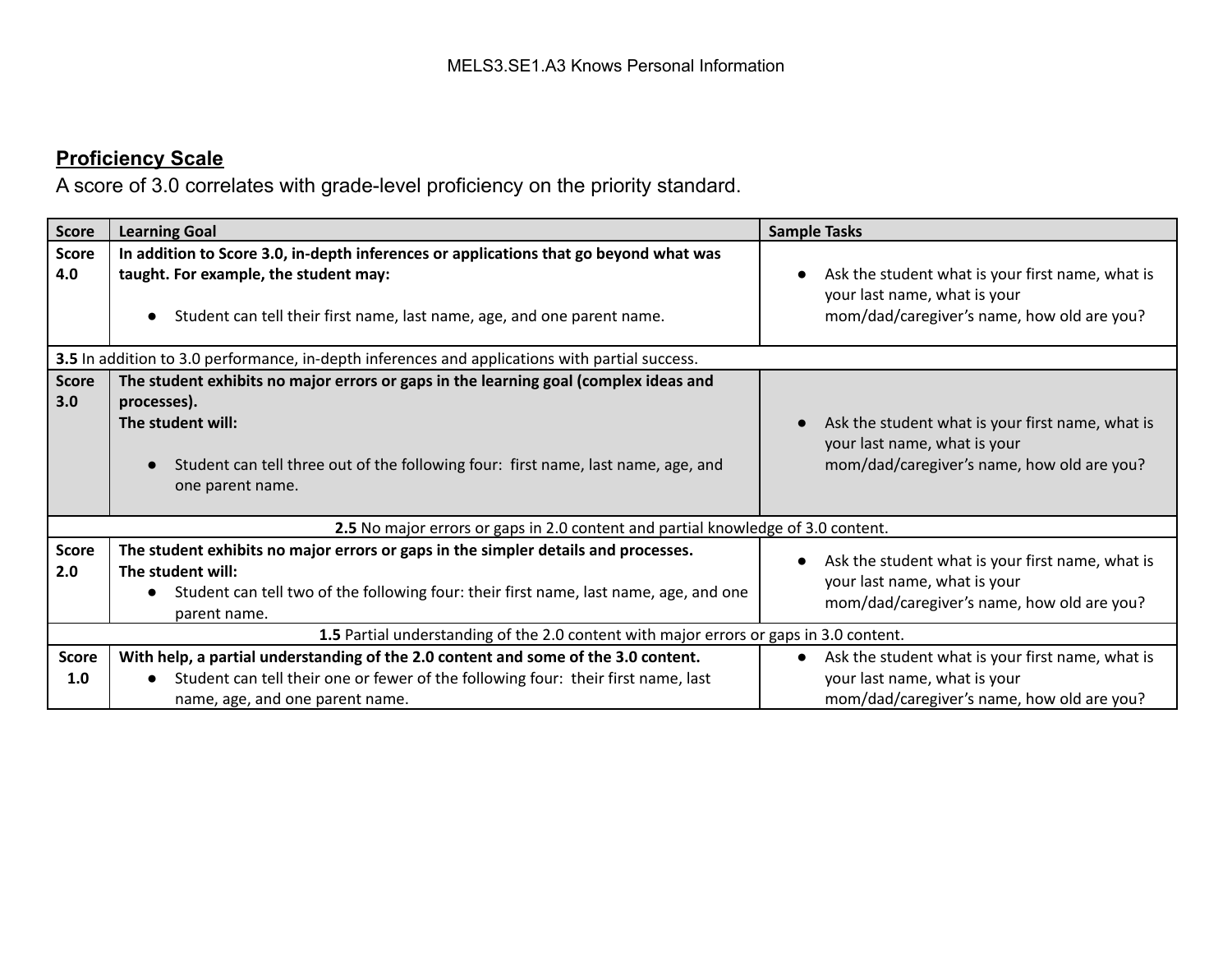#### MELS3.SE1.B1 Follows Rules and Routines

|  |  |  | Grade: PK3 Subject: Social/Emotional Month(s): |  | August-May <b>Pre</b> August |  |  | <b>Post:</b> | May |  |
|--|--|--|------------------------------------------------|--|------------------------------|--|--|--------------|-----|--|
|--|--|--|------------------------------------------------|--|------------------------------|--|--|--------------|-----|--|

## **Standards**

| <b>Report Card</b>          |                                         |                              |
|-----------------------------|-----------------------------------------|------------------------------|
| <b>Topic</b>                | MELS3.SE1.B1 Follows Rules and Routines | <b>Expectation Unwrapped</b> |
| <b>Priority</b><br>Standard | MELS3.SE1.B1 Follows Rules and Routines |                              |
|                             |                                         |                              |
| <b>Supporting</b>           |                                         |                              |
| <b>Standards</b>            |                                         |                              |

*\*Click on standard code above to see Item Specifications from DESE and Released Items*

## **Instructional Ideas/Notes**

|                                |              | Lesson(s) | Instructional Ideas/Prerequisite Knowledge        |  |
|--------------------------------|--------------|-----------|---------------------------------------------------|--|
| <b>Priority</b><br>Standard    | MELS3.SE1.B1 |           |                                                   |  |
| <b>Supporting</b><br>Standards |              |           | This is where we would link supplemental lessons. |  |

# **Tasks/Learning Progression**

#### **Key Vocabulary**

| Safe | <b>Rules</b> | inton<br><b>LIPICII</b> |  |
|------|--------------|-------------------------|--|
|      |              |                         |  |

# **Common Assessments Go to the Scope and Sequence**